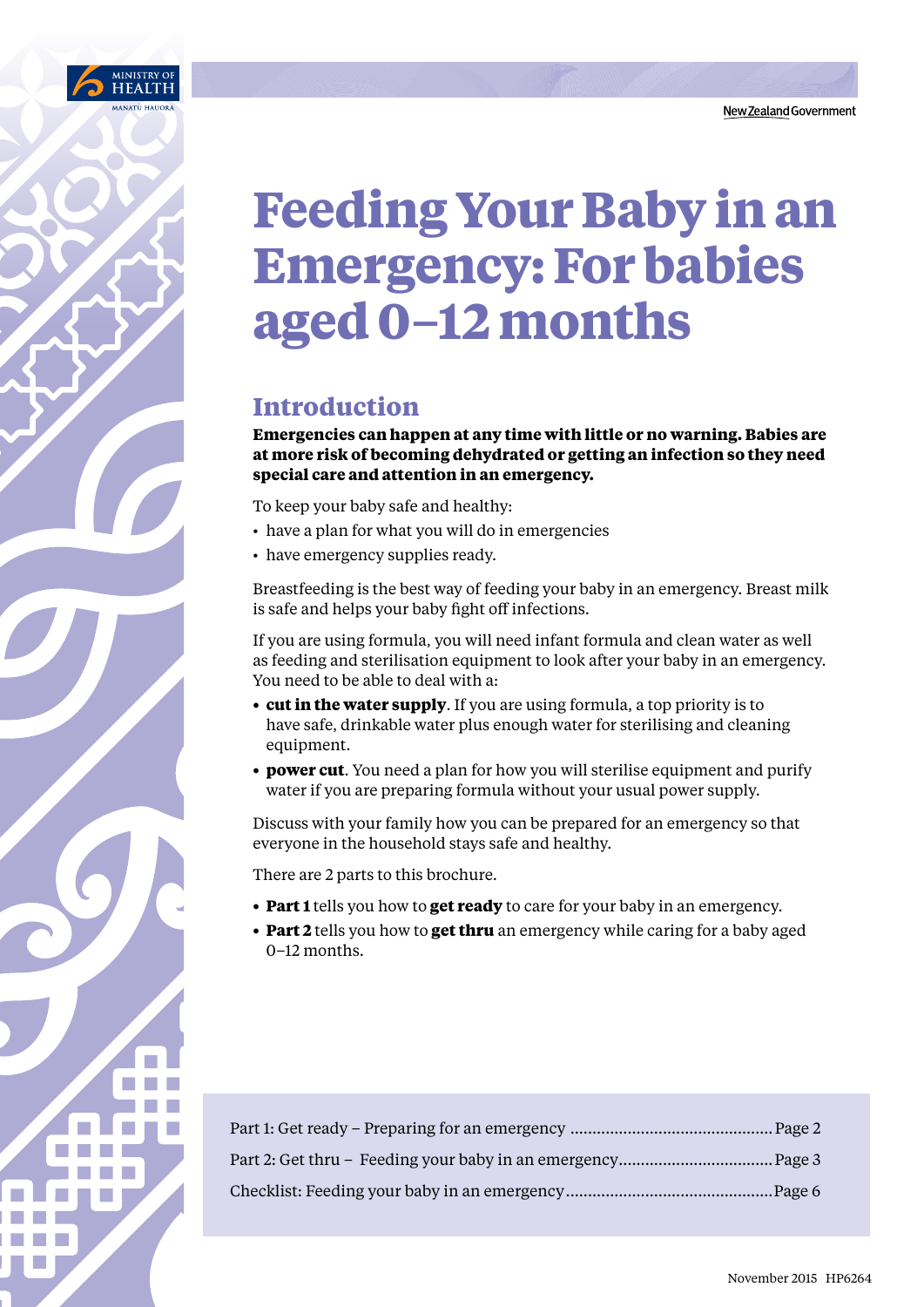# **Part 1: Get ready – Preparing for an emergency**

# **Emergency supplies**

This list of emergency supplies will be enough for 3–5 days. It will help you look after your baby when you do not have your usual water and electricity supplies.

**For all babies –** you will need:

- 30 disposable nappies
- one box of baby wipes
- one bottle of alcohol-based hand sanitiser
- rubbish bags for dirty nappies
- any medicines or creams your baby needs.

You may also choose to have:

- one box of disposable gloves
- spare clothes, a blanket or special toy.

#### **For breastfeeding mums**

You will need bottled water and nutritious snacks for mum (muesli bars, dried fruit and nuts, breakfast biscuits, crackers with peanut butter, tinned fish, baked beans).

**For formula fed babies** – you will need:

- • one tin of unopened infant formula (900 g), **or**
- if your baby needs special infant formula (eg, because of an allergy), enough infant formula for two weeks. Always get your prescription in time before your supplies run low

**Note**: Swap the tin every time you buy a new one so that your emergency tin never gets too close to its use-by date

- • 5 litres of commercially bottled water (noncarbonated) for preparing formula (if your baby is under 3 months, you will need to boil this water before using it to make up formula)
- a container with a lid to store boiled water
- two or more clean feeding bottles and teats or a cup if your baby can drink from it (easier to clean). Bottles labelled **EN14350** are good quality and marked with accurate measurements, which is important for making up formula
- one box of water purification tablets (such as Aquatabs).

To sterilise bottles and teats in an emergency, you need:

- one pot with a lid (large enough to fit two or more bottles) for sterilising in either hot or cold water
- one box of sterilising tablets (such as Milton 30 tablet box) for sterilising in cold water

• kitchen tongs.

To wash your hands and work surfaces, and to clean and sterilise bottles and teats, you will need:

• 15–20 litres of stored water. If your freezer is big enough, store some water in there.

**Note**: This 15–20 litres is just to feed formula to your baby. You will also need at least 3 litres of water each day for each other person in the family.

- two rolls of paper towels
- one small bottle of dishwashing liquid
- soap for hand washing
- one bottle of alcohol-based hand sanitiser.

**Note**: You need to have (or have access to) a gas stove, barbecue or wood burner to boil water for preparing formula. Make sure you have enough fuel for it in your emergency supplies as well.

## **For babies aged 6–12 months**

To feed your baby, you will need:

- suitable emergency food supplies such as tinned fruit and vegetables, tinned fish and beans, plain cereals and crackers – get enough of this food for other members of the family too
- a can opener.

Having some jars or pouches of baby food is also helpful.

#### **Getaway kit for leaving in a hurry**

You need a packed kit ready for when you need to leave in a hurry. Your kit should have:

- nappies, baby wipes and hand sanitiser
- if you are feeding formula to your baby, 1 tin of infant formula, bottled water, clean bottle and teat and sterilising (Milton) tablets
- a few jars or pouches of baby food if your baby is eating solids
- • spare clothing, a blanket and medicines that your baby needs.

**Tip:** If your baby often stays with family or carers, think about having some emergency supplies at their place as well as at home.

# **More information**

For a full list of emergency items you need for all of your family, go to: http://getthru.govt.nz/how-to-getready/emergency-survival-items

For information on how to fill and store water containers safely, go to: http://getthru.govt.nz/howto-get-ready/how-to-store-water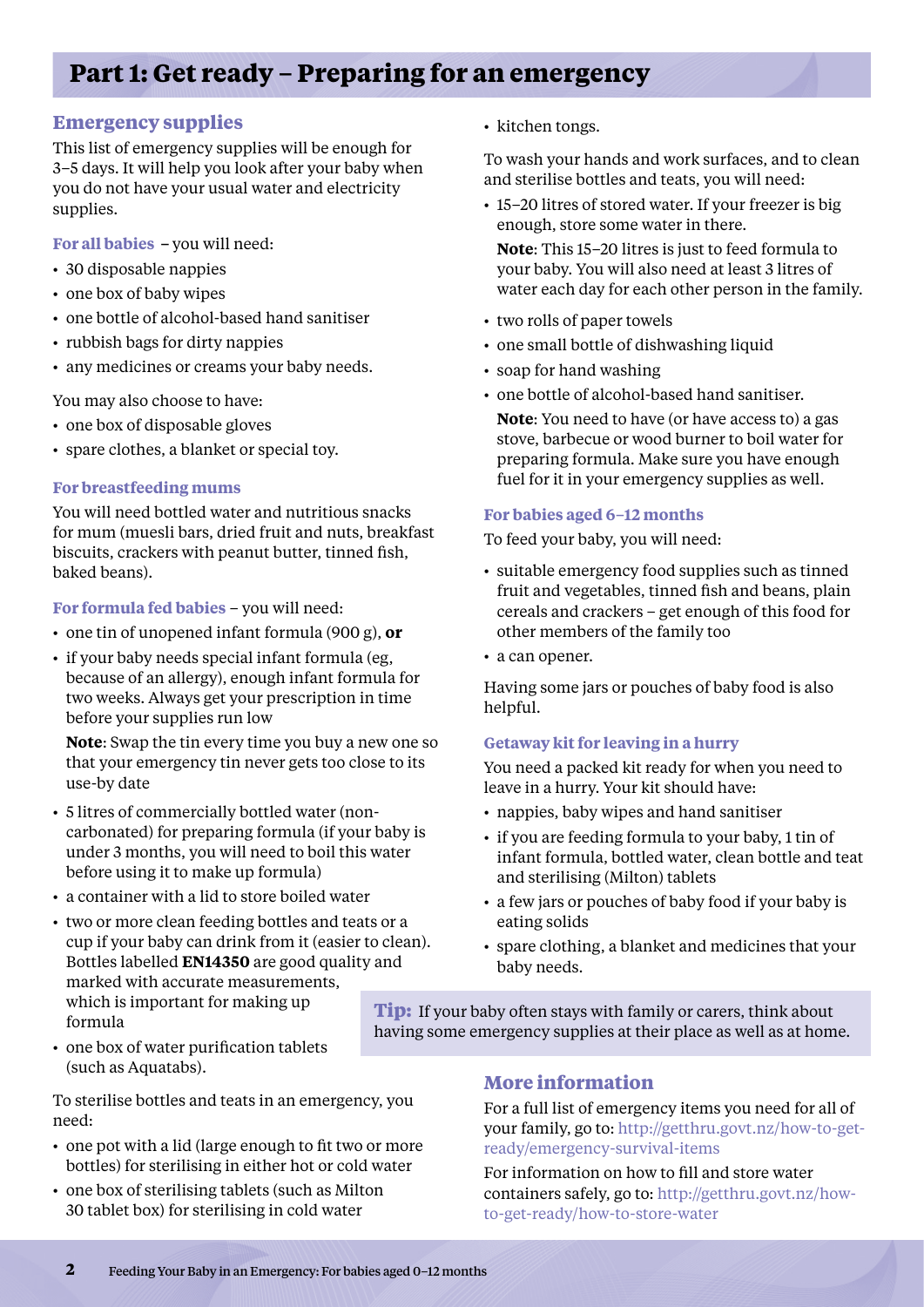# **If you are breastfeeding**

- **• Keep breastfeeding**. Do not start formula feeding and do not wean your baby from the breast in an emergency.
- If you are both breastfeeding and formula feeding, it is best to increase breastfeeding. If possible, only breastfeed your baby and stop formula feeding during the emergency.
- You need plenty of fluids and snacks. Remember: 'Looking after the mum is looking after the baby.'
- Breastfeeding can help calm you and your baby. A mum can make enough milk even when stressed. But stress can affect the flow of milk and make babies fuss at the breast. It helps if you feed your baby often. Keep your baby close and have skin-toskin contact where possible.
- If you are in a Civil Defence Centre, ask for a quiet, comfortable place to breastfeed.

# **If you are using expressed breast milk**

You can keep expressed breast milk (fresh or thawed) at room temperature for up to 4 hours. If you are not sure when it thawed, do not use it.

Keep any frozen breast milk deep in the freezer and only open the freezer when you need to.

If you are using a breast pump, you must be able to sterilise it. See the next page to find out how to sterilise feeding equipment including breast pumps in an emergency.

If you cannot sterilise the breast pump, you can express breast milk by hand.

# **If you are feeding formula to your baby**

- If you have a safe water supply and electricity or gas, make formula as you usually do.
- If you do not have running water or electricity or gas, it is difficult to prepare formula. But you can do it.
- Always have an extra unopened tin of formula as part of your emergency supplies. Every time you buy a new tin, swap it with the one in your emergency supplies. Don't use formula that is past its use-by date.
- Use newborn formula for babies aged 0–6 months. This formula is also suitable for older babies.

**Tip:** If your emergency water is a strange colour, it may be because sterilising in cold water is not working properly. In this case, it is better to use the hot water method.

## **If you recently stopped breastfeeding**

If you stopped breastfeeding in the last few weeks, you may be able to start making milk again, especially if your baby is under 4 months.

- • Hold baby skin to skin, offering the breast as comfort.
- • Have short breaks (1–2 hours) between trying to breastfeed your baby.
- • Keep using formula until baby is getting enough breast milk.
- • Get help from breastfeeding experts such as a lactation consultant, La Leche League or breastfeeding peer supporters.

#### **If you are looking after a baby separated from breastfeeding mum**

- • Using another mother's breast milk may be an option for some women, family and whānau. You need to be sure this milk is safe as a very small number of serious infectious diseases can be passed on through breast milk.
- • You can feed the baby with safe formula. Use clean equipment and follow the instructions on the next page.

#### **How to prepare infant formula safely**

Surfaces, hands and utensils must be as clean as possible to prevent your baby getting sick. Be absolutely sure that the water you use to make up formula is safe. Follow the steps below to prepare safe formula for your baby when you do not have your usual electricity, gas and water supplies.

#### **Step 1: Clean surfaces and wash hands**

- 1. Wet the work surface with clean water, squirt it with dishwashing liquid and rub it with a paper towel.
- 2. Put a clean paper towel down to work on if the surface is not normally used to prepare food or if it is too rough to clean.
- 3. Follow the 20/20 rule for hand washing: Wash your hands with warm soapy water for 20 seconds and dry them with a clean paper towel for 20 seconds. If you can't use warm, soapy water, wipe any visible dirt off your hands with a baby wipe and then wash your hands with an alcoholbased hand sanitiser.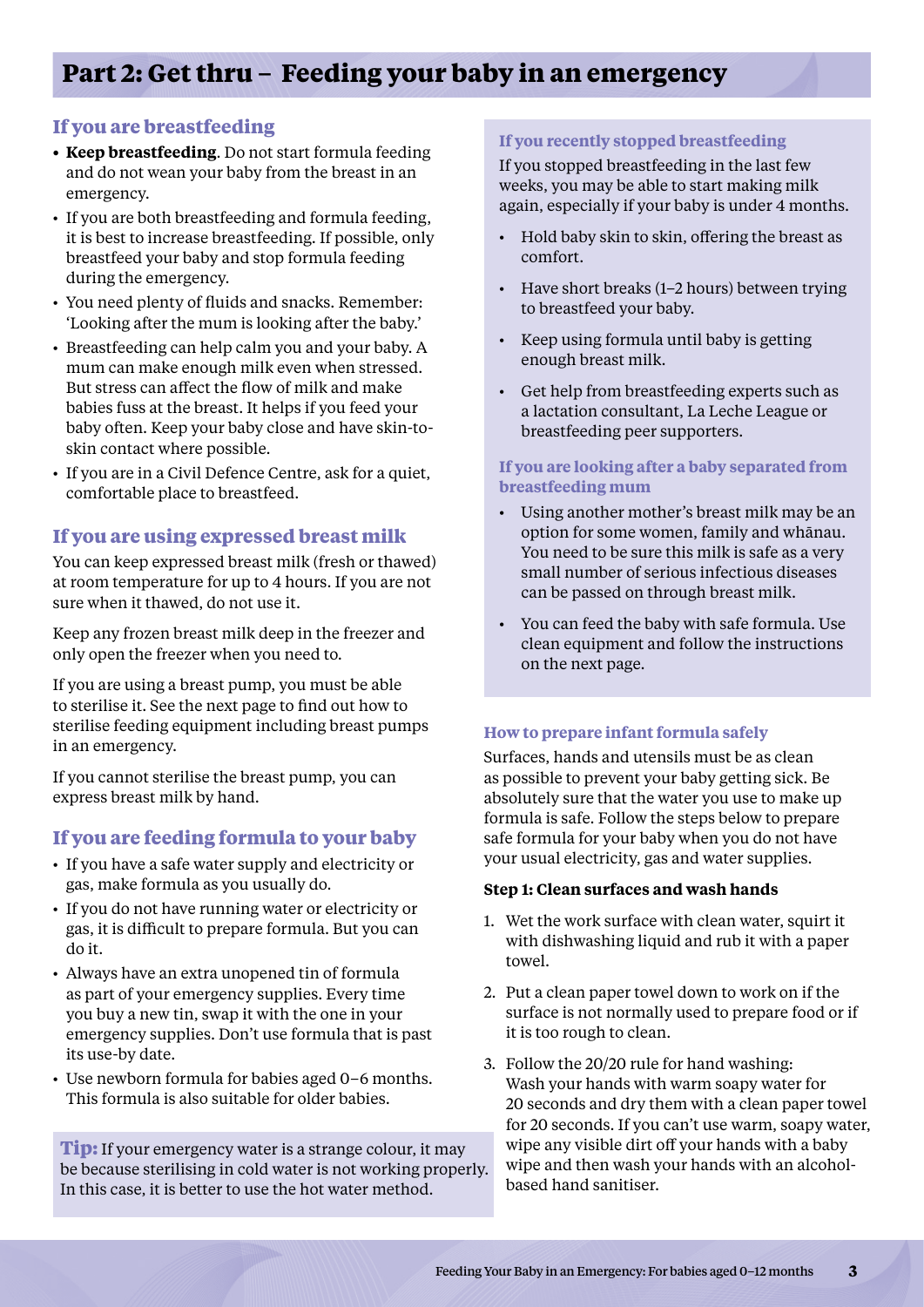#### **Step 2: Sterilise bottles, teats and equipment, including breast pumps**

- 1. Wash the bottles with warm, clean, soapy water. Always wash the bottles immediately after using them.
- 2. Sterilise in hot water or cold water.
	- a. Sterilising with hot water
		- Fill a pot with enough water to cover the items. Put the lid on.
		- Bring the water to the boil on a gas stove, barbecue or wood burner. Boil in a rolling boil for 1 minute.
		- Keep the pot covered until you need the items.
		- Use clean tongs to lift the items out of the pot.
		- Keep the pot covered so that you can re-boil the water and use it again the next day.
	- b. Sterilising with cold water and sterilisation tablets
		- In a clean pot, mix water with the right number of sterilisation tablets (for example, two Milton tablets are needed for 4 litres of water).
		- Plunge the bottles, teats and the measuring jug into the solution. Make sure there are no air bubbles.
		- Put the lid on and soak the items for at least 15 minutes. You can keep the items in the solution until you need them.
		- Make a new solution every 24 hours. You can use the old sterilising water for other things such as washing hands or cleaning surfaces.

# **Step 3: Make your replacement water safe**

If your usual drinking-water supply is not available, make your replacement water safe in one of these ways.

- 1. The safest water for preparing formula is commercial bottled water that is sealed. If your baby is less than 3 months old, you must still boil this water and let it to cool to room temperature before using it.
	- If you are using stored or delivered water for preparing formula, you have to boil it for

babies of all ages.

- If you use an electric jug, boil a full jug until it cuts out.
- If you use a stove top kettle, boil the water until the kettle makes a loud whistle.
- If you use a pot on the stove or barbecue, bring the water to a rolling boil for 1 minute.
- 2. If you cannot boil the water, you can use water purification tablets (such as Aquatabs). Follow the instructions on the packet.

Once you have safe water:

- fill the sterilised bottle(s) with safe water and cool the water to room temperature
- add the formula powder to the bottle just before you need it
- cover any left over boiled water, store it away from direct sunlight in a sterile container or bottle and use it within 24 hours. After 24 hours, you will need to re-boil the water to make it safe again.

# **Step 4: Prepare infant formula**

- 1. Follow the instructions on the formula tin, using safe water and sterilised equipment to feed.
- 2. If you have any formula left over, use it within 2 hours.

**Tip:** If you don't have a suitable bottle, you can try feeding your baby formula:

- from a sterilised cup. Let the baby sip, take your time and don't pour the formula down baby's throat. Babies need practice to drink from a cup and some find it difficult
- with a sterilised spoon.

# **Make sure the cup or spoon is sterilised.**

3. Wash the bottle and teat with clean soapy water straight after you have used them.

# **If your baby is eating solid foods**

- If you are breastfeeding, breastfeed more often so your baby needs less solid food, or only give your baby breast milk.
- If you are formula feeding but don't have enough formula, and your baby is over 9 months, give your baby more solid food and safe water.

**Tip:** Before feeding your baby solids, wash your baby's hands or wipe them with a baby wipe and then wash with hand sanitiser.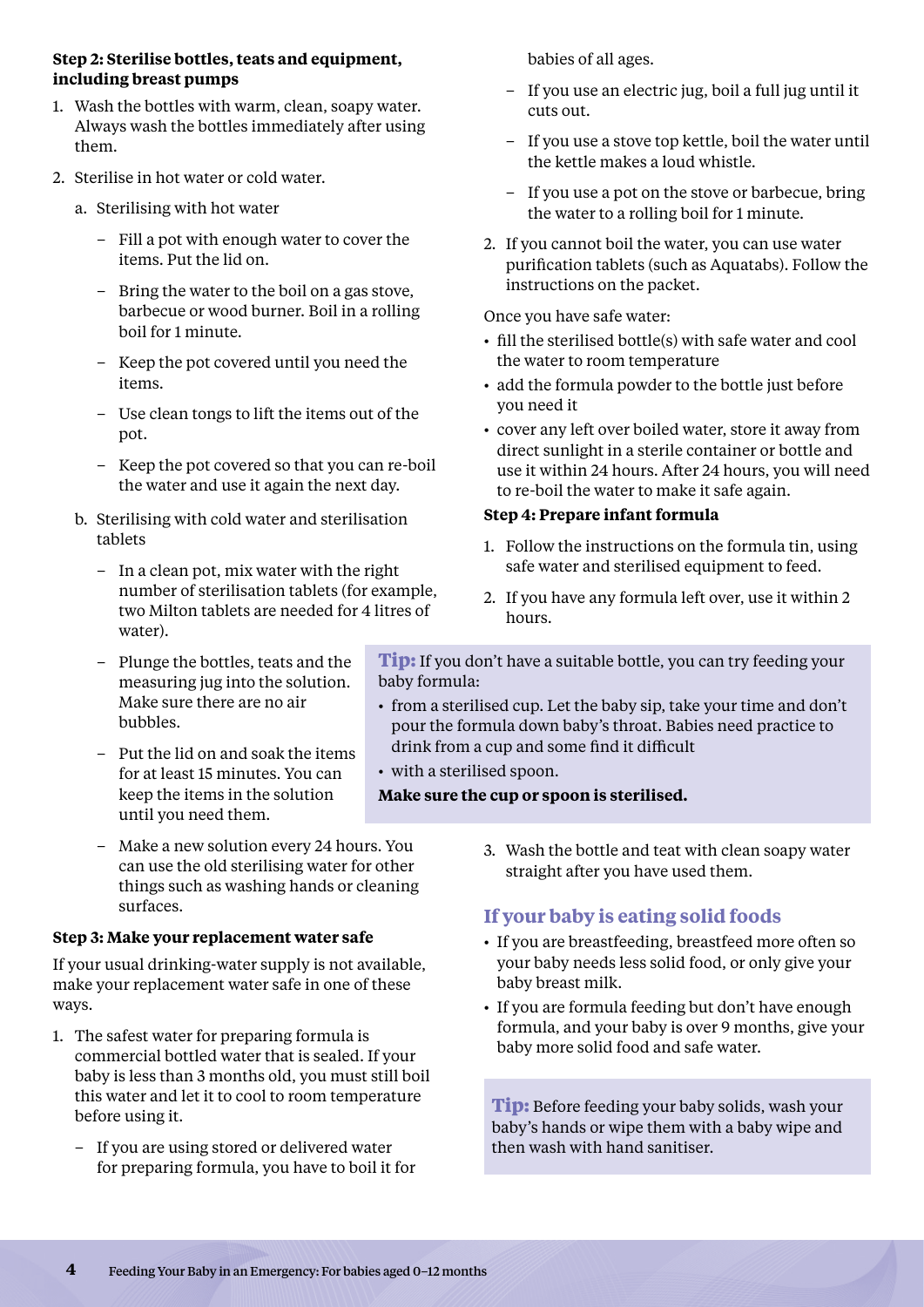- You can use ready-to-eat baby food straight from the jar or pouch. Once you have opened it, give it to your baby straight away and do not keep it for more than 2 hours at room temperature.
- • You can prepare food for baby from ingredients you have for the rest of the family. Make sure the texture and consistency of the food is suitable for the age of your baby.
- Do not give your baby food that has passed the best-before date or perishable food (food that can rot or go bad) that has not been chilled.
- If you have thawed foods, use foods that have stayed cold.
- Throw away high-risk foods that have been at room temperature for more than 2 hours. High-risk foods include meat, seafood, egg dishes, made-up baby cereals and rice. Heat food until it is piping hot to kill germs. Babies are at more risk of getting food poisoning than older children and adults. Remember: 'If in doubt, throw it out.'

# **If your supplies are low or if you need help**

Listen to your local radio and follow Civil Defence instructions.

Ask neighbours for help. Some shops may be open. Take cash as Eftpos may be down.

Phone PlunketLine 0800 933 922.

Phone Healthline 0800 611 116.

Contact your midwife or local maternity unit if your baby is less than 6 weeks old.

Contact your Well Child Nurse or Plunket Nurse if your baby is older than 6 weeks.

Talk with Civil Defence staff operating in your area or contact or visit your nearest operating Civil Defence Centre.

## **Useful websites for everyone**

Get Thru website for preparing an emergency kit:

http://getthru.govt.nz/how-to-get-ready/emergency-survival-items

How to fill water containers: http://getthru.govt.nz/how-to-get-ready/how-to-store-water

Keeping food safe during emergencies: www.foodsmart.govt.nz/elibrary/keeping\_food\_safe.htm

# **Useful website if you are breastfeeding your baby**

www.health.govt.nz/your-health/healthy-living/babies-and-toddlers/breastfeeding

# **Useful website if you are feeding your baby formula**

Ministry of Health's Feeding Your Baby Infant Formula gives detailed advice on feeding infant formula: www.healthed.govt.nz/resource/feeding-your-baby-infant-formula

#### **Acknowledgement**

The Ministry of Health (New Zealand) acknowledges that material in this resource has been adapted, with kind permission, from Food for Infants in Emergencies ©State of Queensland (Queensland Health) (2011)